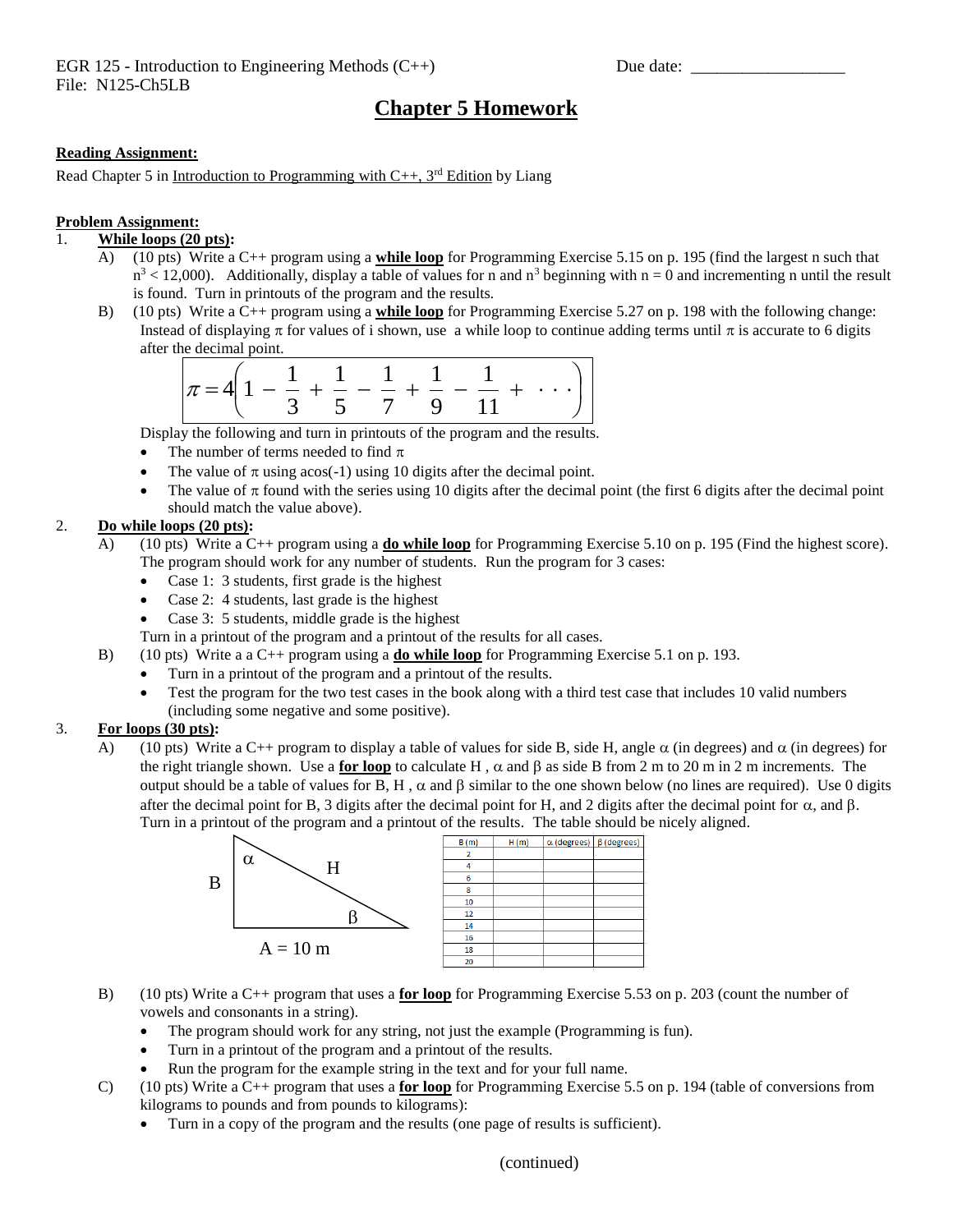4. (30 pts) For each part below, show the output produced (*exactly* as it would appear on the computer screen). Problem 0 is an example. Trace these program segments on paper (use a table) and in your head rather than using the C++ compiler.

|                | Prob#   Loop to trace                                                                                                                                                                                | Output                                                                                            |  |
|----------------|------------------------------------------------------------------------------------------------------------------------------------------------------------------------------------------------------|---------------------------------------------------------------------------------------------------|--|
| $\bf{0}$       | for (int i = 2; i $\le$ 10; i+=2)<br>cout $\lt\lt i \lt\lt$ "squared = "<br>$\lt\lt$ i*i $\lt\lt$ endl;                                                                                              | 2 squared = $4$<br>4 squared = $16$<br>6 squared = $36$<br>8 squared = $64$<br>10 squared = $100$ |  |
| $\mathbf{1}$   | for (int i = 3; i >= -3; i --)<br>cout $<<$ i $<<$ " cubed = "<br>$\lt\lt$ i*i*i $\lt\lt$ endl;                                                                                                      |                                                                                                   |  |
| $\overline{2}$ | for (int $i = 1$ ; $i \le 5$ ; $i++$ )<br>$\left\{ \right.$<br>cout $\lt\lt i$ ;<br>for (int $j = 5$ ; $j \ge i$ ; $j == 2$ )<br>cout $\lt\lt j$ ;<br>$\text{cut} \ll \text{endl}$ ;<br>$\mathbf{L}$ |                                                                                                   |  |
| $\mathbf{3}$   | int $k = 1$ ;<br>for (int i = 5; i >= -4; i-=2)<br>$\mathcal{L}$<br>cout $\lt\lt i$ + k $\lt\lt$ endl;<br>$k+=i;$<br>$\mathbf{)}$                                                                    |                                                                                                   |  |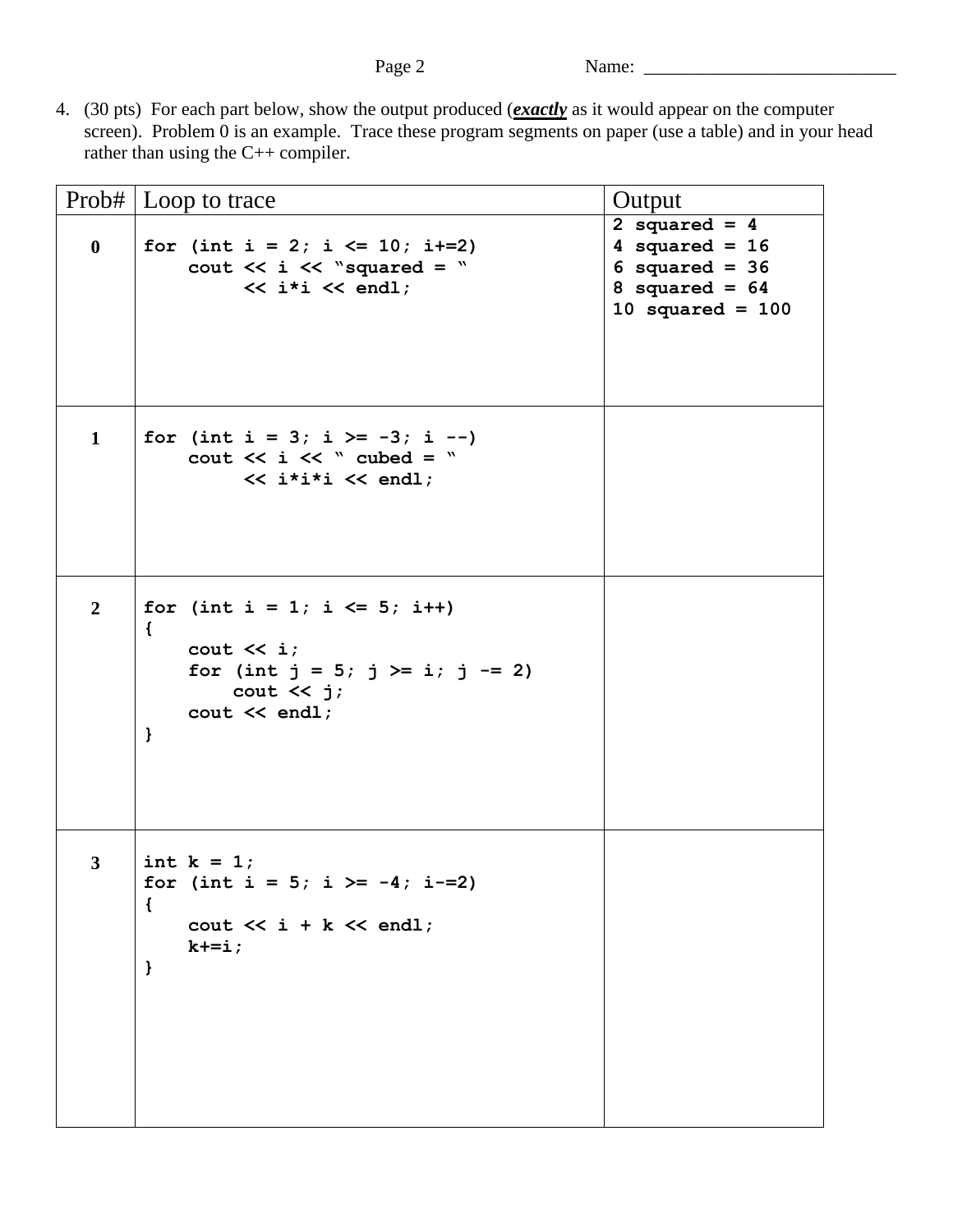```
4 \int for (int i = 3; i > 0; i--)
        for (int j = i; j > 0; j = -1)
             for (int k = j; k > 0; k--)
                 cout \ll i \ll j \ll k \ll endl;
5 \mid for ( int i = 4; i > 1; i--)
        for (int j = 4; j > 1; j = -)
         {
             for (int k = j; k > = i; k--)
                 cout << i << j << k << endl;
         }
6 \ \ \ \ \ \ \ \ \ \ \ \ \ \ \ 6;int k, j = 2;
   for (;;)
    {
        k = 3 * i - j; if (k < 0) break;
        cout << i << j << k << endl;
         j++;
         i--;
    }
   cout << i << j << k << endl;
```